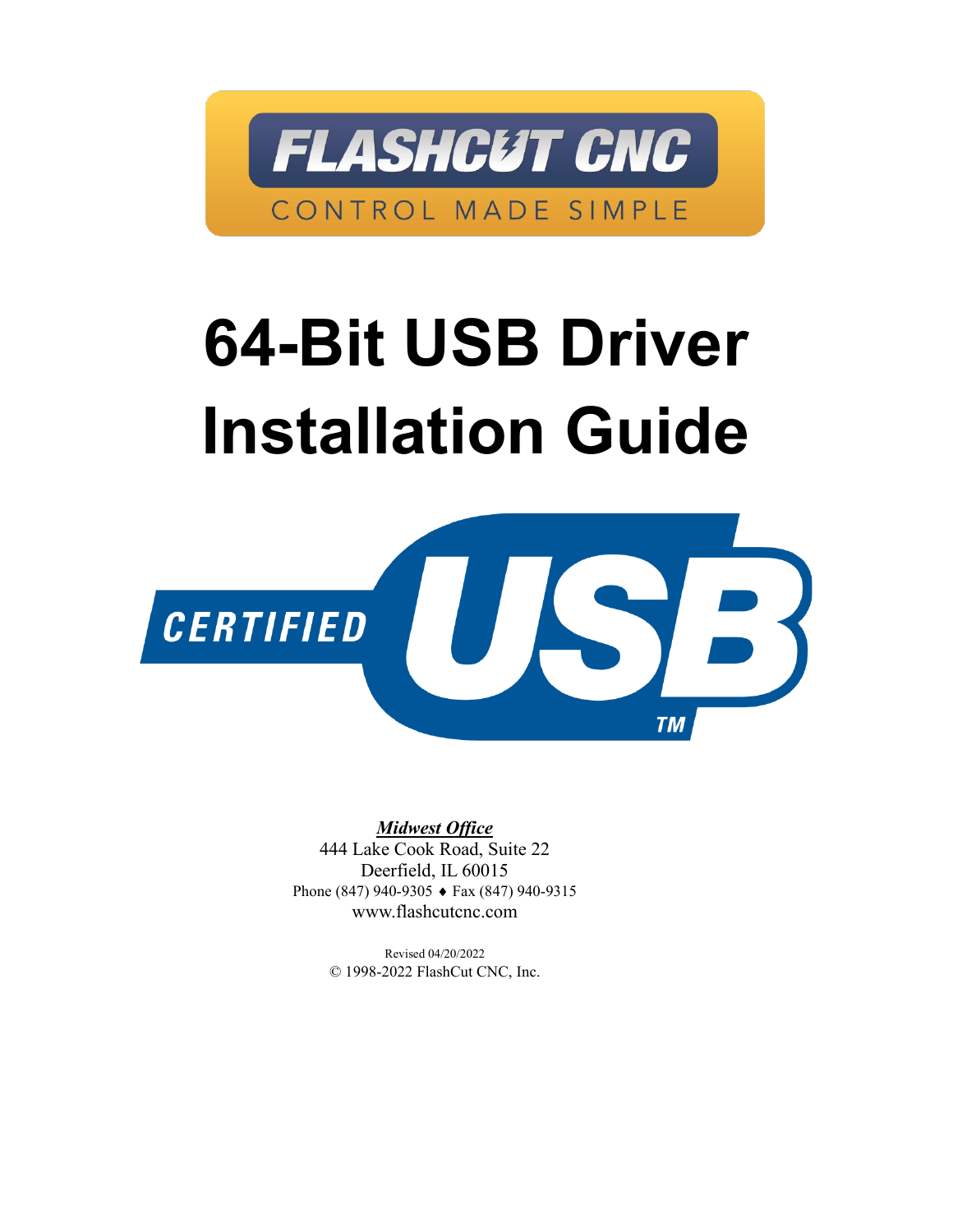- 1. Download the 64-Bit 501A Driver package: [64-Bit 501A Driver](https://wpifiles.egnyte.com/fl/kGKcAKfFeQ/USB_Driver_)
	- a. Navigate to the Download folder, right-click, and select "Extract All..."
	- b. Click 'Okay' on the extraction window

|              |                                            |                | $\times$ |  |
|--------------|--------------------------------------------|----------------|----------|--|
| $\leftarrow$ | <b>Extract Compressed (Zipped) Folders</b> |                |          |  |
|              | Select a Destination and Extract Files     |                |          |  |
|              | Files will be extracted to this folder:    |                |          |  |
|              | C:\Users\user\Downloads\64-Bit 501A Driver | Browse         |          |  |
|              | Show extracted files when complete         |                |          |  |
|              |                                            | <b>Extract</b> | Cancel   |  |

- 2. Open the Windows *Device Manager*
	- a. Expand the "Universal Serial Bus Controllers" category and look for *USB Signal Generator 501A*



- b. If *USB Signal Generator 501A* is not present, look for it under the "Other Devices" category
- 3. Right-click *USB Signal Generator 501A* and select Update Driver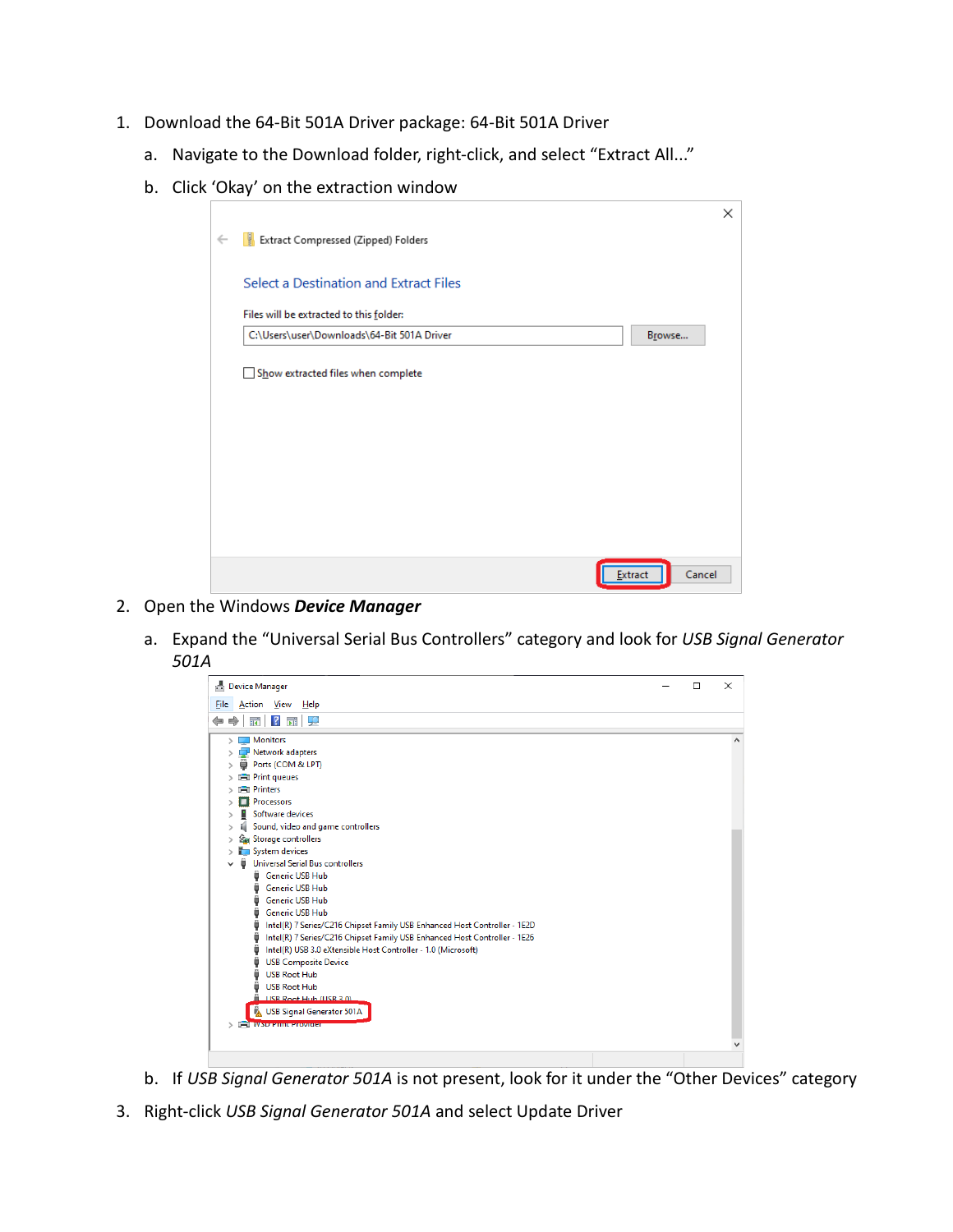4. In the window that appears, select **Browse my computer for driver software**



5. Then select **Let me pick from a list of available drivers on my computer**

|                                                                                                                          |                                                                           | $\times$ |  |  |  |
|--------------------------------------------------------------------------------------------------------------------------|---------------------------------------------------------------------------|----------|--|--|--|
| $\leftarrow$                                                                                                             | Update Drivers - USB Signal Generator 501A                                |          |  |  |  |
|                                                                                                                          | Browse for drivers on your computer                                       |          |  |  |  |
|                                                                                                                          | Search for drivers in this location:                                      |          |  |  |  |
|                                                                                                                          | C:\Users\user\Documents<br>Browse<br>$\checkmark$                         |          |  |  |  |
|                                                                                                                          | <b><del>○</del></b> Include subfolders                                    |          |  |  |  |
|                                                                                                                          |                                                                           |          |  |  |  |
|                                                                                                                          |                                                                           |          |  |  |  |
|                                                                                                                          |                                                                           |          |  |  |  |
|                                                                                                                          | $\rightarrow$ Let me pick from a list of available drivers on my computer |          |  |  |  |
| This list will show available drivers compatible with the device, and all drivers in the<br>same category as the device. |                                                                           |          |  |  |  |
|                                                                                                                          |                                                                           |          |  |  |  |
|                                                                                                                          |                                                                           |          |  |  |  |
|                                                                                                                          |                                                                           |          |  |  |  |
|                                                                                                                          |                                                                           |          |  |  |  |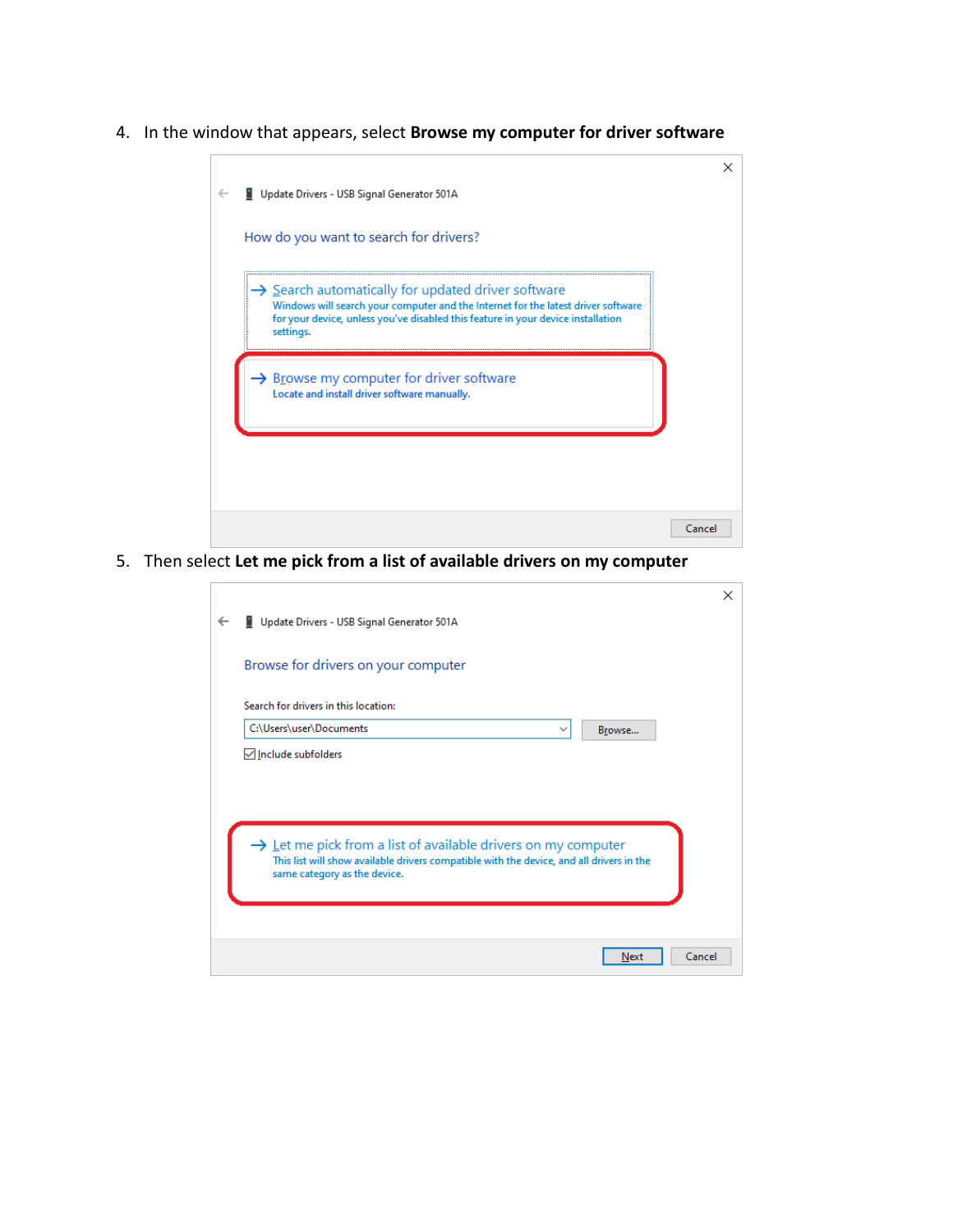a. *If the device correctly appeared under "Universal Serial Bus Controllers", skip this step* From the list, select "Universal Serial Bus Controllers" and click 'Next'

| Select your device's type from the list below. |   |
|------------------------------------------------|---|
| Common hardware types:                         |   |
| Storage volume shadow copies                   | ۸ |
| Storage volumes                                |   |
| System devices                                 |   |
| Tape drives                                    |   |
| <b>Universal Network Drivers</b>               |   |
| <b>Universal Serial Bus controllers</b>        |   |
| Universal Serial Bus devices<br>o              |   |
| Universal Serial Bus Function controllers      |   |
| <b>USB Connector Managers</b><br>۰             |   |
| <b>I-T WSD Print Provider</b>                  |   |
| Xbox 360 Peripherals                           |   |
| Xbox Peripherals                               |   |

6. Click 'Have Disk…'

|                                                                                          |                                                                                                                                                                     | × |  |  |  |
|------------------------------------------------------------------------------------------|---------------------------------------------------------------------------------------------------------------------------------------------------------------------|---|--|--|--|
|                                                                                          | Update Drivers - USB Signal Generator 501A                                                                                                                          |   |  |  |  |
|                                                                                          | Select the device driver you want to install for this hardware.                                                                                                     |   |  |  |  |
|                                                                                          | Select the manufacturer and model of your hardware device and then click Next. If you have a<br>disk that contains the driver you want to install, click Have Disk. |   |  |  |  |
|                                                                                          | Manufacturer<br>Model<br>Generic USB Hub<br>(Generic USB Hub)<br>(Standard USB Host Controller)<br>(Standard USB HUBs)<br>Addonics Technologies<br>∢<br>>           |   |  |  |  |
| Have Disk<br>This driver is digitally signed.<br>Tell me why driver signing is important |                                                                                                                                                                     |   |  |  |  |
|                                                                                          | Cancel<br>Next                                                                                                                                                      |   |  |  |  |